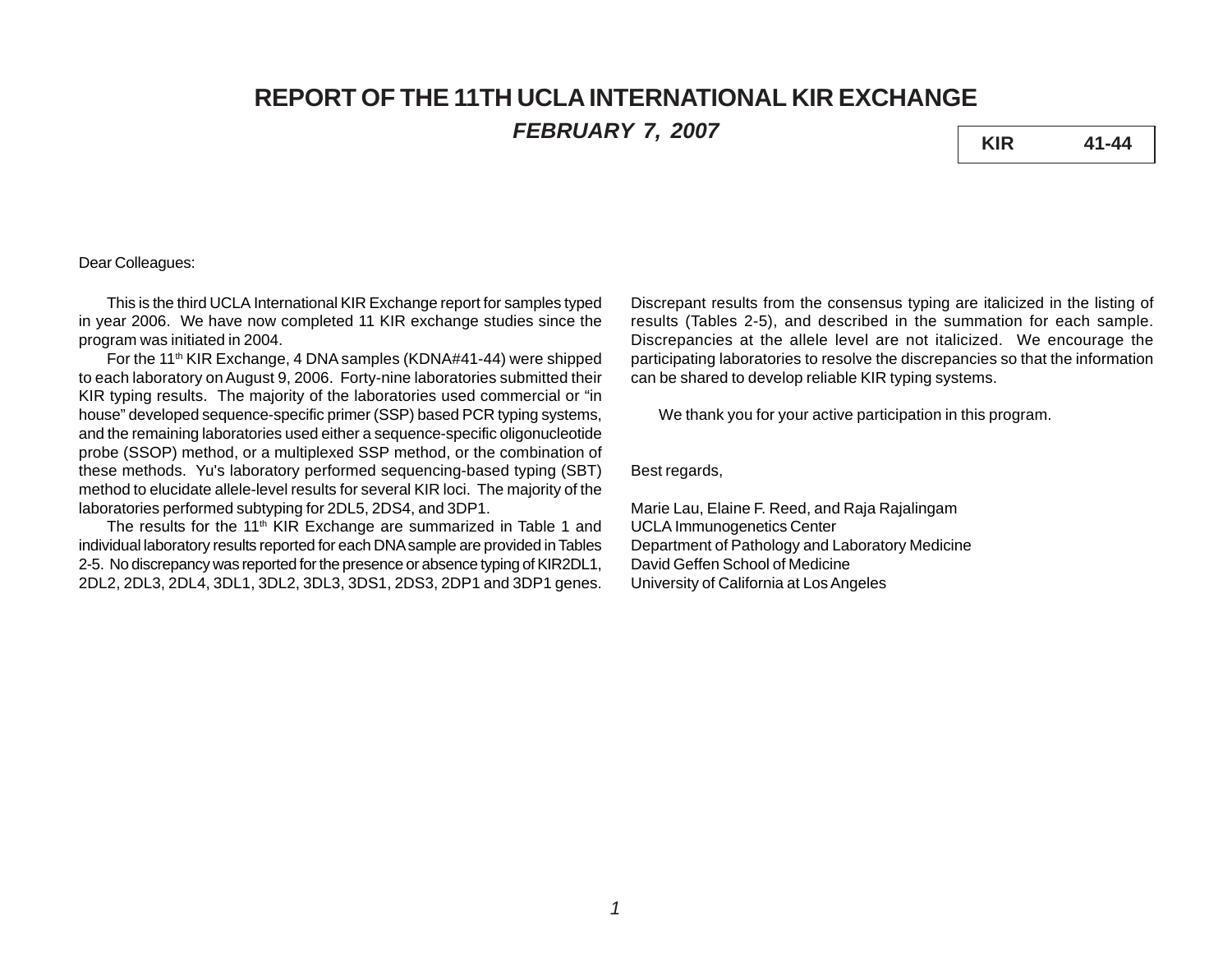#### **KIR Exchange Sample: KDNA # 0041:**

The ethnic origin of this DNA donor is unknown. The consensus KIR type is: 2DL2-2DL4-2DL5-3DL1-3DL2-3DL3-2DS1-2DS2-2DS4-2DS5-3DP1. This is an unique KIR genotype observed at a frequency of 2% in populations on Cook Island, New Zealand (1). One laboratory could not confirm the presence of 2DL5 gene. Although most laboratories reported this sample to carry only 2DL5B, one laboratory reported it as positive for both 2DL5A and 2DL5B genes. Those laboratories performing subtyping reported this sample as positive for only 2DS4 deletion variants.

#### **KIR Exchange Sample: KDNA # 0042:**

KDNA#0042 was obtained from a Caucasian blood donor. The consensus KIR type is: 2DL1-2DL3-2DL4-2DL5-3DL1-3DL2-3DL3-3DS1-2DS1-2DS3-2DS4- 2DP1-3DP1. This is a common KIR genotype (~5-8%), found in Japanese (2), Korean (3), and Chinese populations (4). This same KIR genotype was also described in populations in New Zealand (1). Three different laboratories reported this DNA as either negative for 2DL5, or positive for 2DS2, or positive for 2DS5. All subtyping laboratories reported 2DL5A and 2DS4 full-length variants.

#### **KIR Exchange Sample: KDNA # 0043:**

KDNA#0043 was derived from an Asian donor. The consensus KIR type is: 2DL1-2DL3-2DL4-2DL5-3DL1-3DL2-3DL3-3DS1-2DS1-2DS4-2DS5-2DP1- 3DP1. This is the second most common KIR genotype found in most populations (5,6). Two laboratories reported this DNA as negative for 2DS1. All laboratories that subtyped this DNA reported it as positive for 2DL5A and 2DS4 full-length variants.

#### **KIR Exchange Sample: KDNA # 0044:**

The ethnic origin of this DNA donor is unknown. The consensus KIR type is: 2DL1-2DL3-2DL4-2DL5-3DL1-3DL2-3DL3-3DS1-2DS1-2DS3-2DS4-2DP1- 3DP1. This is the third most common KIR genotype (~5-12%), in Japanese (2), Korean (3), Chinese (4) and in New Zealand populations (1).

Three laboratories reported that this DNA was negative for 2DS4 and another 2 laboratories reported it as negative for 2DS1. All laboratories that subtyped this DNA reported the sample as being positive for 2DL5A and 2DS4 deletion variants.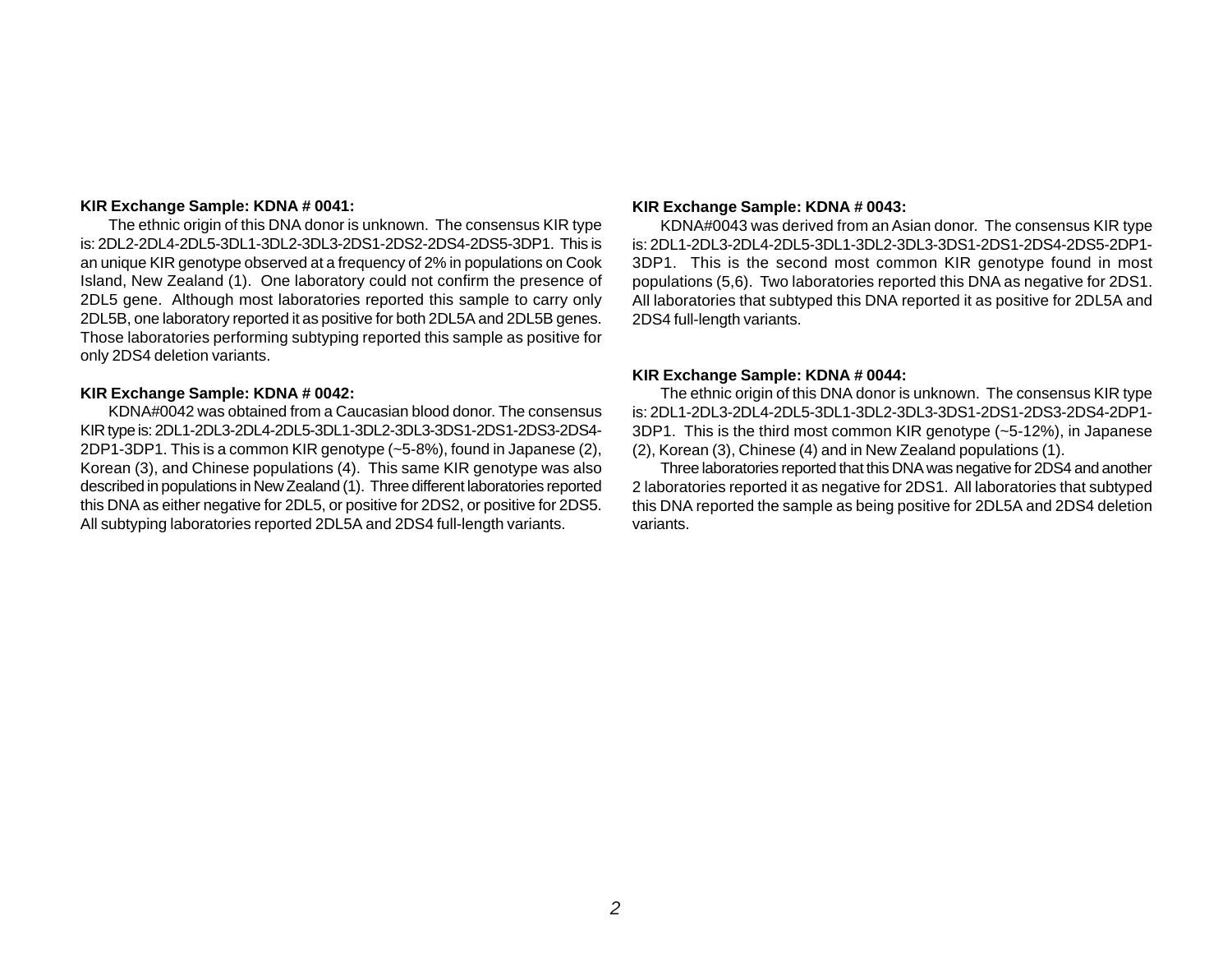### **References**

- 1. Velickovic, M., Velickovic, Z., and Dunckley, H. (2006). Diversity of killer cell immunoglobulin-like receptor genes in Pacific Islands populations. Immunogenetics *58*, 523-532.
- 2. Yawata, M., Yawata, N., McQueen, K. L., Cheng, N. W., Guethlein, L. A., Rajalingam, R., Shilling, H. G., and Parham, P. (2002b). Predominance of group A KIR haplotypes in Japanese associated with diverse NK cell repertoires of KIR expression. Immunogenetics *54*, 543-550.
- 3. Whang, D. H., Park, H., Yoon, J. A., and Park, M. H. (2005). Haplotype analysis of killer cell immunoglobulin-like receptor genes in 77 Korean families. Hum Immunol *66*, 146-154.
- 4. Jiang, K., Zhu, F. M., Lv, Q. F., and Yan, L. X. (2005). Distribution of killer cell immunoglobulin-like receptor genes in the Chinese Han population. Tissue Antigens *65*, 556-563.
- 5. Du, Z., Gjertson, D. W., Reed, E. F., and Rajalingam, R. (2007). Receptorligand analyses define minimal killer cell Ig-like receptor (KIR) in humans. Immunogenetics *59*, 1-15.
- 6. Yawata, M., Yawata, N., Abi-Rached, L., and Parham, P. (2002a). Variation within the human killer cell immunoglobulin-like receptor (KIR) gene family. Crit Rev Immunol *22*, 463-482.